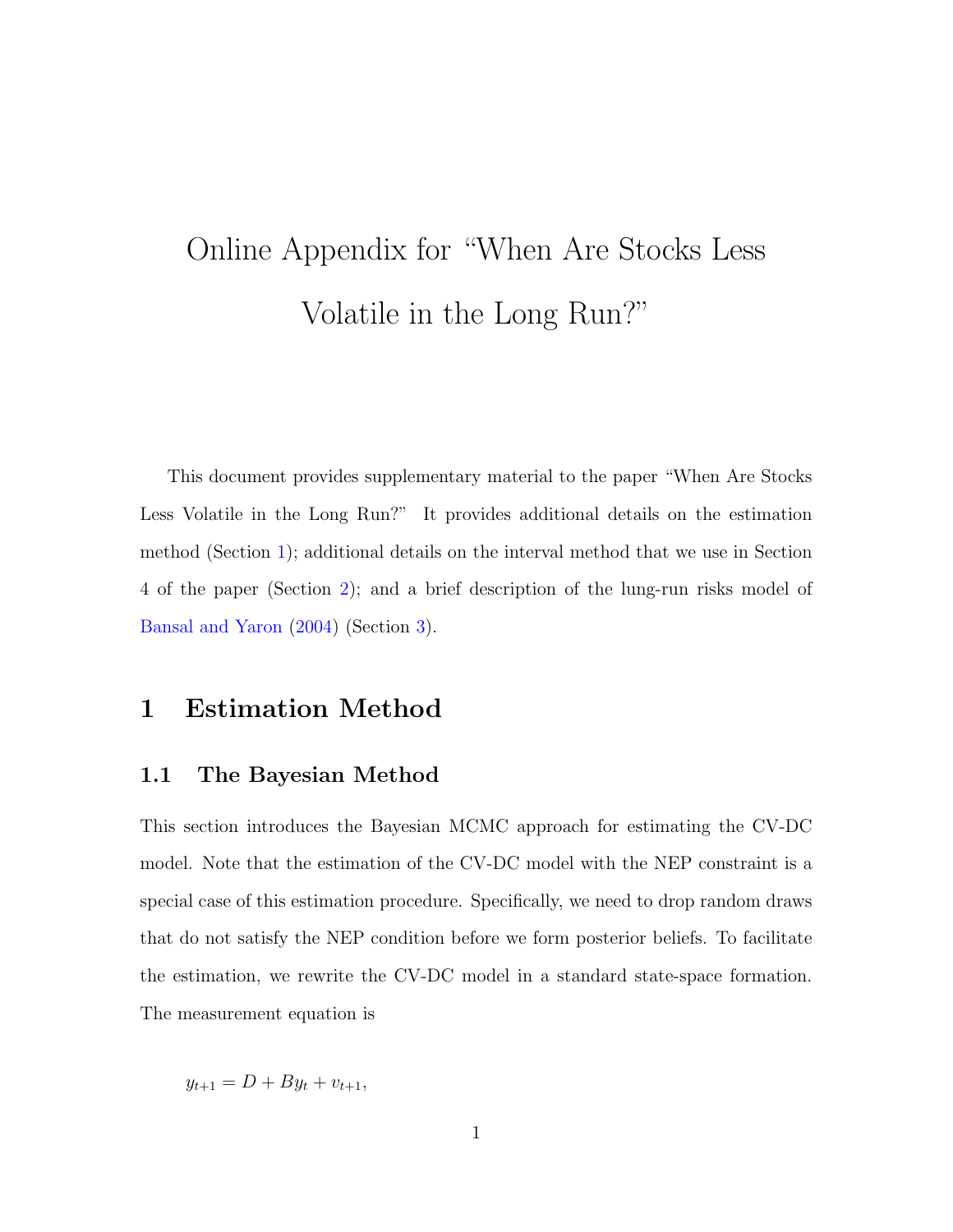where

$$
y_{t+1} = \begin{bmatrix} r_{t+1} - \beta_{t+1} x_t \\ x_{t+1} \end{bmatrix}, D = \begin{bmatrix} \alpha \\ 0 \end{bmatrix}, B = \begin{bmatrix} 0 & \beta_0 \\ 0 & \beta_x \end{bmatrix}, v_{t+1} = \begin{bmatrix} \varepsilon_{t+1} \\ \varepsilon_{t+1} \end{bmatrix},
$$

and  $Var(v_{t+1}) = \Omega$ . The state equation is

$$
\beta_{t+1} = b\beta_t + \eta_{t+1},
$$

with  $Var(\eta_{t+1}) = \sigma_{\eta}^2$ . The parameters we need to estimate are:  $\Theta = {\alpha, \beta_0, \beta_x, b, \sigma_{\eta}^2, \Omega}.$ We also need to filter out the latent state variable  $\beta_t$ .

There are 6 steps to estimate the CV-DC model. These steps generate the following parameters sequentially: the latent state variable  $\beta_t$ , the coefficient matrix B, the intercept vector D, the covariance matrix  $\Omega$ , the autoregressive coefficient b, and the variance  $\sigma_{\eta}^2$ . We describe how to estimate these parameters using an MCMC approach. To facilitate the presentation of the Bayesian estimation procedure, let  $Y_t = \{y_i\}_{i=1}^t$  denote the observable at time t;  $\Theta$ <sub>-</sub> represents the set of model parameters except the parameters that we estimate in a specific step.

Step 1: Generation of the latent state variable  $\beta_t$ . A multimove-Gibbs sampling method is employed to draw the unobserved state variable [\(Carter and Kohn,](#page-18-1) [1994\)](#page-18-1). [Kim and Nelson](#page-18-2) [\(1999\)](#page-18-2) partition the joint distribution of  $\beta = {\beta_t}_{t=1}^T$  given the data set  $Y_T$  and the parameter set  $\Theta$ :

$$
p(\beta|Y_T, \Theta) = p(\beta_T|Y_T, \Theta) \prod_{t=1}^{T-1} p(\beta_t|Y_T, \Theta).
$$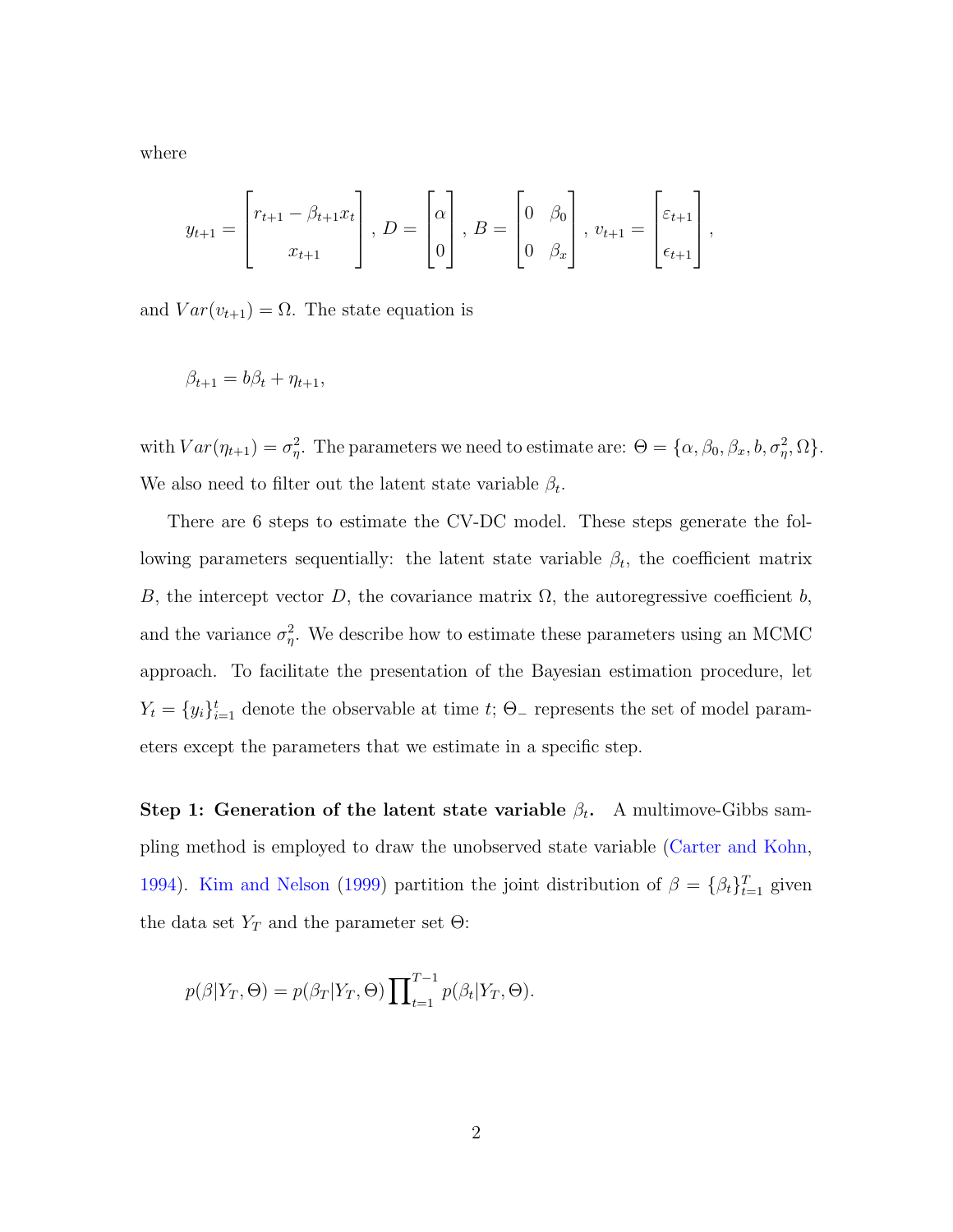It is known that  $p(\beta_T | Y_T, \Theta) \sim N(\beta_{T|T}, P_{T|T})$ , where  $\beta_{T|T}$  is the conditional expectation of  $\beta_T$  and  $P_{T|T}$  is the conditional covariance matrix of  $\beta_T$ . In the estimation,  $\beta_{T|T}$  and  $P_{T|T}$  are obtained from the last step of the Kalman filter. The Kalman filter algorithm is described as (e.g., [Zhu,](#page-19-0) [2015\)](#page-19-0):

$$
\beta_{t-1} | \{\beta_t, Y_{t-1}\} \sim N(\beta_{t|t, \beta_{t+1}}, P_{t|t, \beta_{t+1}}),
$$

with

$$
\beta_{t|t,\beta_{t+1}} = \beta_{t|t} + bP_{t|t}(b^2 P_{t|t} + \sigma_{\eta}^2)^{-1}(\beta_{t+1} - b\beta_{t|t})
$$

and

$$
P_{t|t,\beta_{t+1}} = P_{t|t} - b^2 P_{t|t}^2 (b^2 P_{t|t} + \sigma_\eta^2)^{-1}.
$$

Then, we apply the forward filtering and backward sampling (FFBS) approach to draw  $\beta_t$ .

**Step 2: Generation of the intercept vector D.** A standard Gibbs sampling step can be used to draw parameters D. The conjugate priors and posteriors of D follow a normal distribution. Suppose that the posterior of D conditional on the observed data  $Y_T$ , the filtered state variable  $\beta$ , and the other parameters  $\Theta_{-}$  is:

$$
P(D|\Theta_-, Y_T, \beta) \propto P(Y_T|\Theta, \beta)P(\beta|\Theta)P(D)
$$
  
 
$$
\propto P(Y_T|D, B, \beta)P(\beta|b, \sigma_{\eta}^2)P(D)
$$
  
 
$$
\propto P(Y_T|D, B, \beta)P(D),
$$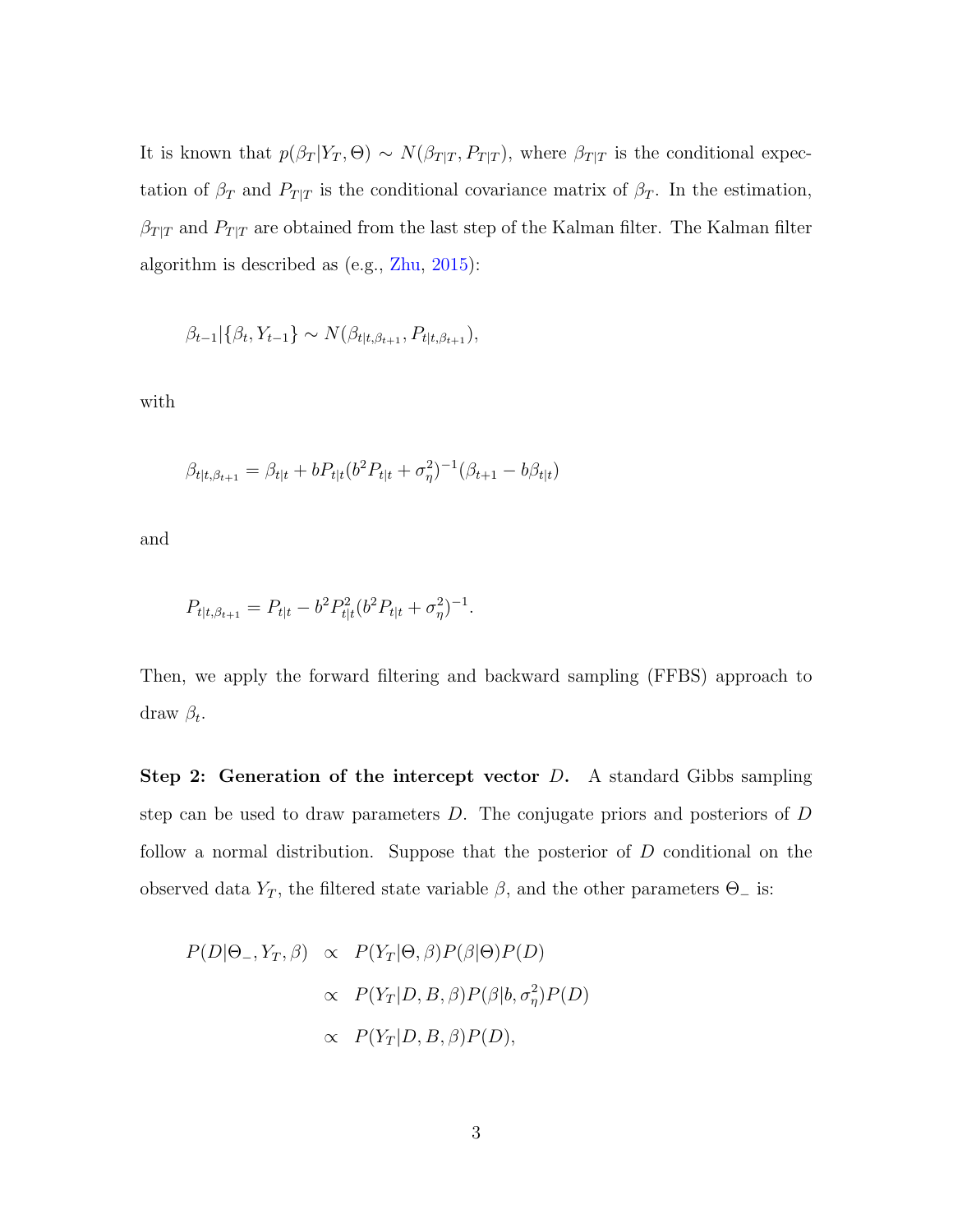where  $P(Y_T | D, B, \beta)$  is the likelihood function of the measurement equation, which can be easily computed conditional on the observations and the filtered state variables, and  $P(\beta|b, \sigma_{\eta}^2)$  is the likelihood function of the state equation.

Step 3: Generation of the autogressive coefficient  $b$ . Note that the posterior of b conditional on  $Y_T$ ,  $\beta$ , and  $\Theta_-$  is:

$$
P(b|\Theta_-, Y_T, \beta) \propto P(Y_T|\Theta, \beta)P(\beta|\Theta)P(b)
$$
  
 
$$
\propto P(Y_T|D, B, \beta)P(\beta|b, \sigma_\eta^2)P(b)
$$
  
 
$$
\propto P(\beta|b, \sigma_\eta^2)P(b).
$$

As is standard in the literature, the prior and the posterior of  $b$  can be drawn using a conjugate normal distribution.

Step 4: Generation of the coefficient matrix  $B$ . The posterior distribution of B conditional on  $Y_T$ ,  $\beta$ , and  $\Theta_-$  is:

$$
P(B|\Theta_-, Y_T, \beta) \propto P(Y_T|\Theta, \beta)P(X|\Theta)P(B)
$$
  
 
$$
\propto P(Y_T|D, B, \beta)P(\beta|b, \sigma_\eta^2)P(B)
$$
  
 
$$
\propto P(Y_T|D, B, \beta)P(B).
$$

Naturally, we specify the prior and the posterior of  $B$  as a conjugate normal distribution in the MCMC estimation.

Step 5: Generation of the variance parameter  $\sigma_{\eta}^2$ . The posterior probability of  $\sigma_{\eta}^2$  conditional on  $Y_T$ ,  $\beta$ , and  $\Theta_-$  is: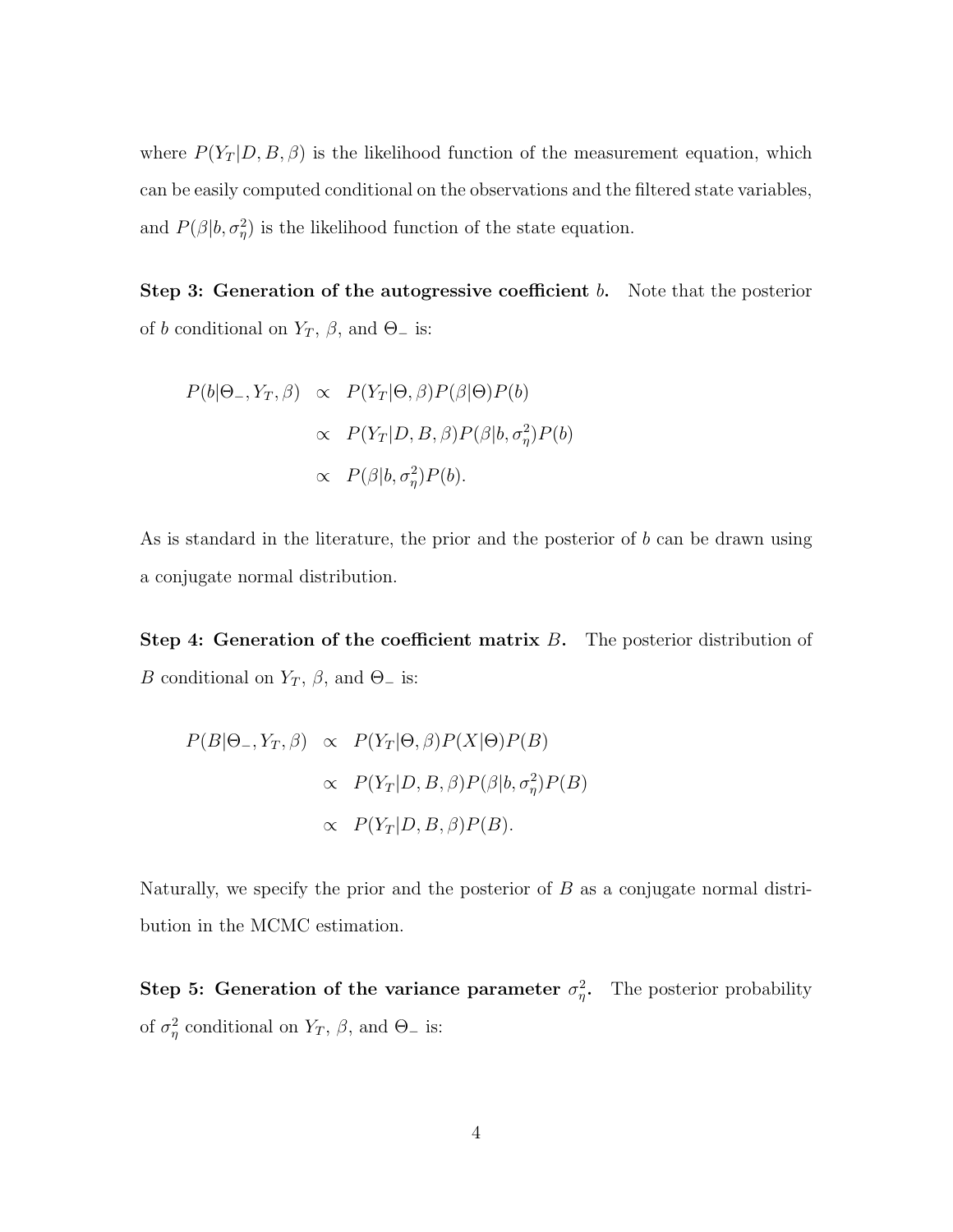$$
P(\sigma_{\eta}^{2}|\Theta_{-}, Y_{T}, \beta) \propto P(Y_{T}|\Theta, \beta)P(\beta|\Theta)P(\sigma_{\eta}^{2})
$$

$$
\propto P(Y_{T}|\Theta, \beta)P(\beta|b, \sigma_{\eta}^{2})P(\sigma_{\eta}^{2})
$$

$$
\propto P(\beta|b, \sigma_{\eta}^{2})P(\sigma_{\eta}^{2}).
$$

According to this formula, if the prior of  $\sigma_{\eta}^2$  is specified as an inverted Gamma distribution,  $\sigma_{\eta}^2 \sim IG(v_0/2, \delta_0/2)$ , the posterior distribution of  $\sigma_{\eta}^2$  is still an inverted Gamma distribution,  $\sigma_{\eta}^2 \sim IG(v_1/2, \delta_1/2)$ , with  $v_1 = v_0 + T$  and  $\delta_1 = \delta_0 + \sum_{t=1}^T \eta_t^2$ .

Step 6: Generation of the covariance matrix  $\Omega$ . The posterior of  $\Omega$  conditional on  $Y_T$ ,  $\beta$ , and  $\Theta$ <sub>-</sub> is:

$$
P(\Omega|\Theta_-, Y_T, \beta) \propto P(Y_T|\Theta, \beta)P(\beta|\Theta)P(\Omega)
$$
  
 
$$
\propto P(Y_T|D, B)P(\beta|b, \sigma_\eta^2)P(\Omega)
$$
  
 
$$
\propto P(Y_T|D, B)P(\Omega).
$$

The covariance matrix can be drawn from the inverted Wishart (IW) distribution. With an informative prior, the posterior distribution of covariance matrix follows:

$$
\Omega|Y, \Theta = IW\left(T, \sum_{t=1}^{T} v'_t v_t\right).
$$

As demonstrated by several studies, Bayesian estimation depends on prior distributions. It is particularly so for predictive models (see, for example, Pástor and [Stambaugh,](#page-18-3) [2009\)](#page-18-3). To make our results comparable to [Johannes et al.](#page-18-4) [\(2014\)](#page-18-4), we set priors in our Bayesian estimation as described in their paper. Specifically, we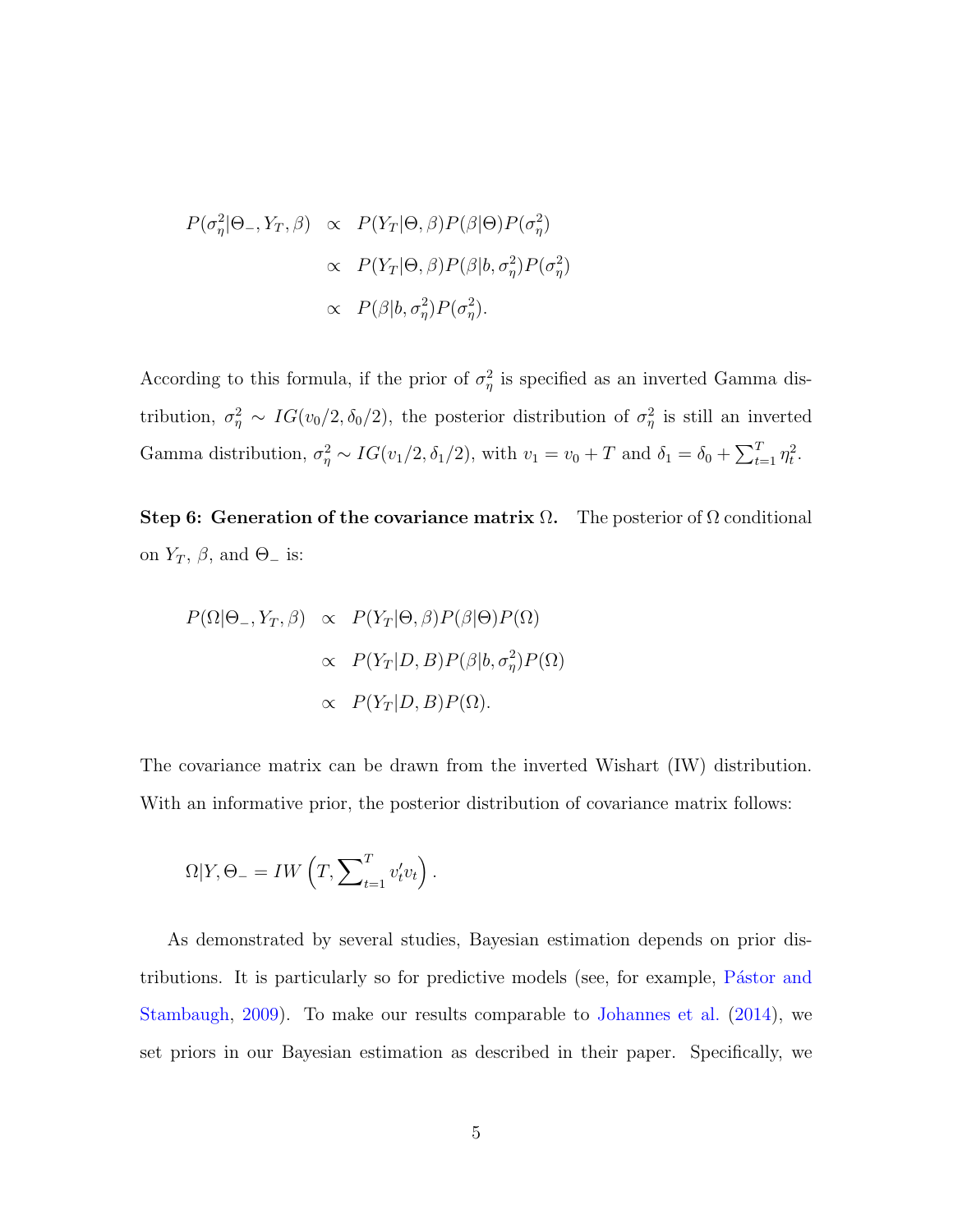train the priors from 1952 to 1955 by regressing excess returns on a constant and the predictor. In so doing, we assume noninformative priors. In the estimation, we drop the first 100,000 draws and use the subsequent 200,000 draws to calculate the posteriors.

## 1.2 Metropolis-Hasting Algorithm

Let  $\Lambda$  denote the parameters that determine the expected return, and  $\Sigma_{\Lambda}$  denote the other parameters of the predictive model. Notably,  $\Sigma_{\Lambda}$  does not include the time series of  $\{\mu_t\}$  when the model is the predictive system. We have  $\Lambda = \{E_r, \beta\}$  for the restricted predictive system and  $\Lambda = {\alpha, \beta_0}$  for the restricted CV-DC model. In the present context, the Metropolis-Hastings algorithm proceeds as follows:

**Step 1**: Initialize  $\Lambda$ ,  $\Sigma_{\Lambda}$ , and  $\{\mu_t\}$ . Initial values of  $\{\mu_t\}_{t=1}^T$  are given by the estimates obtained with the unrestricted predictive system, but we set  $\mu_t = 0$  if the posterior mean of  $\mu_t$  is negative. Set  $i = 1$ .

Step 2: Conditional on the data,  $\Lambda^i$ , and  $\{\mu_t\}^i$ , draw  $\Sigma^i_\Lambda$  following the method presented in Pástor and Stambaugh [\(2009\)](#page-18-3) (see Section B5.1 in their Online Appendix for details) for the estimation of the predictive system or the Gibbs sampler presented in Appendix [1.1](#page-0-1) for the estimation of the CV-DC model. Note that this step is a combination step since it involves multiple steps to draw the elements of  $\Sigma_{\Lambda}$ .

Step 3: Given the data and the current value  $\Lambda^i$ , use a symmetric transition density  $q(\Lambda^i, \Lambda^c)$  to generate a candidate  $\Lambda^c$  for the next value in the MCMC sequence.<sup>[1](#page-5-0)</sup> In our context, the independent Metropolis-Hastings algorithm is applied to draw a candidate from a normal proposal distribution. The mean of  $E_r$  (or  $\alpha$  for the CV-DC

<span id="page-5-0"></span><sup>&</sup>lt;sup>1</sup>If  $i = 1$ , we need to keep drawing  $\Lambda^c$  until  $\Lambda^c$  does not violate the NEP condition. This involves repeatedly conducting Steps 3 and 4. We then set  $\Lambda^1 = \Lambda^c$ .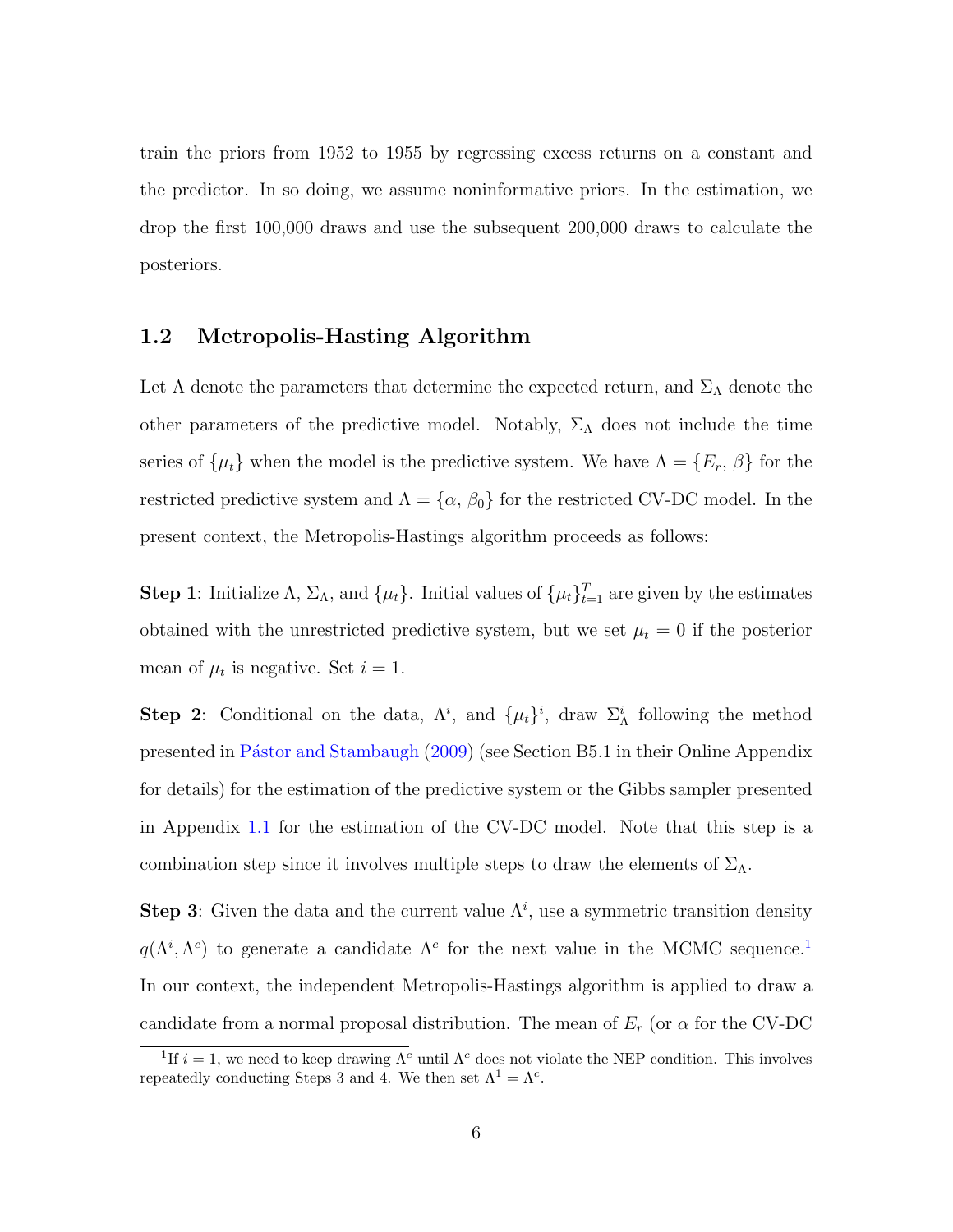model) is equal to the mean of the posterior distribution implied by the unrestricted model, and the covariance matrix of the normal distribution is equal to that of the posterior distribution implied by the unrestricted model tuned by a scalar  $\psi$ .

Step 4: Given the data,  $\Sigma_{\Lambda}^i$ , and  $\Lambda^c$ , employ the forward filtering and backward sampling method to draw the time series of  $\{\mu_t\}^c$  for the predictive system.

Step 5: Evaluate the NEP condition at each point in time. If any NEP condition is violated, set the acceptance probability  $\alpha(\Lambda^i, \Lambda^c) = 0$  and go to Step 7. For the predictive system, the NEP condition is binding if  $\{\mu_t\}^i < 0$  for  $t = 1, ..., T$ . For the CV-DC model, the NEP condition is binding if  $\{\alpha_0 + \beta_0 x_t + \beta_{t+1} x_t\} < 0$  for  $t = 1, ..., T$ .

Step 6: Calculate  $\alpha(\Lambda^i, \Lambda^c) = \min(g(\Lambda^c)/g(\Lambda^i), 1)$ , where  $g(\Lambda)$  is the kernel of the density function of  $\Lambda$  conditional on the data,  $f(\Lambda|Y)$ .

**Step 7:** Generate an independent uniform random variable  $u$  from the interval  $[0, 1]$ .

i .

Step 8: Set 
$$
\Lambda^{i+1} = \begin{cases} \Lambda^c \text{ if } u \le \alpha(\Lambda^i, \Lambda^c) \\ \Lambda^i \text{ if } u > \alpha(\Lambda^i, \Lambda^c). \end{cases}
$$
  
Similarly, set  $\{\mu_t\}^{i+1} = \{\mu_t\}^c$  or  $\{\mu_t\}^{i+1} = \{\mu_t\}$ 

**Step 9:** Set  $i = i + 1$  and go to Step 2.

Note that Step 4 is a step only for estimating the restricted predictive system, so the estimation of the restricted CV-DC model consists of Steps (1)–(3) and Steps  $(5)-(9)$ .

This iteration scheme generates a sequence of draws with the property that for large i,  $\Lambda^{i+1}$  is effectively a sample draw from  $f(\Lambda|Y)$ . As a result, the last elements in the sequence can be regarded as draws from  $f(\Lambda|Y)$ . Importantly, this chain of draws is consistent with the NEP condition. In the empirical analysis, we simulate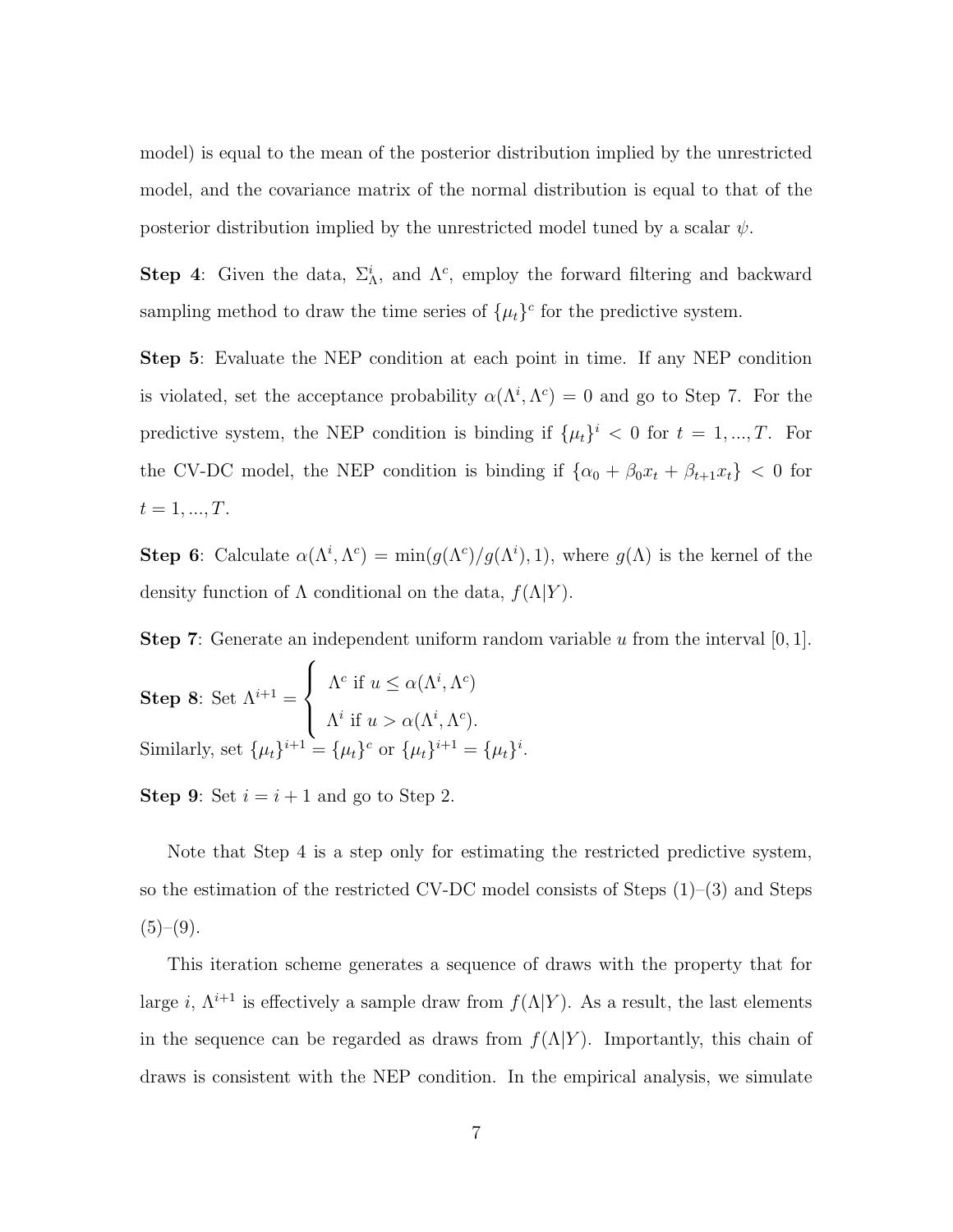$k = 300,000$  draws with an initial burn-in period of  $m = 100,000$  observations for both the predictive system and the CV-DC model under the NEP condition. These numbers of k and m are set using the convergence diagnostics of [Geweke](#page-18-5)  $(1992)$  and [Raftery and Lewis](#page-19-1) [\(1992\)](#page-19-1).

The implementation of the Metropolis-Hastings algorithm involves choosing an arbitrary proposal density to produce candidates for inclusion in the MCMC sequence. In our empirical analysis, we follow prior research and use a normal proposal density, with a covariance matrix equal to a tuning scalar multiplied by the estimated covariance matrix from the estimation of the unrestricted predictive model. The tuning scalar, denoted by  $\psi$ , is used to control the acceptance rate (i.e., the rate at which draws are included in the MCMC sequence). According to [Roberts et al.](#page-19-2) [\(1997\)](#page-19-2), the optimal acceptance rate for a normal transition density should be between 0.23 and 0.45. In our empirical application, we set  $\psi = 0.70$  for the restricted predictive system and achieve an acceptance rate of 0.30. We set  $\psi = 0.65$  for the restricted CV-DC model and obtain an acceptance rate of 0.33.

#### 1.3 Prior Distributions

#### 1.3.1 Predictive system

In the spirit of Pástor and Stambaugh [\(2009,](#page-18-3) [2012\)](#page-18-6), we impose informative prior distributions on three key parameters of the predictive system that affect multiperiod predictive variance –  $\beta$ ,  $R^2$ , and  $\rho_{uw}$ , where  $\rho_{uw}$  is the correlation between unexpected returns,  $u_t$ , and innovations in expected returns,  $w_t$ , and  $R^2$  is the fraction of the variation in  $r_{t+1}$  that can be explained by expected returns,  $\mu_t$ . Informative priors are economically motivated by a large amount of empirical evidence and economic intuition. Indeed, these prior distributions are an important feature of the predictive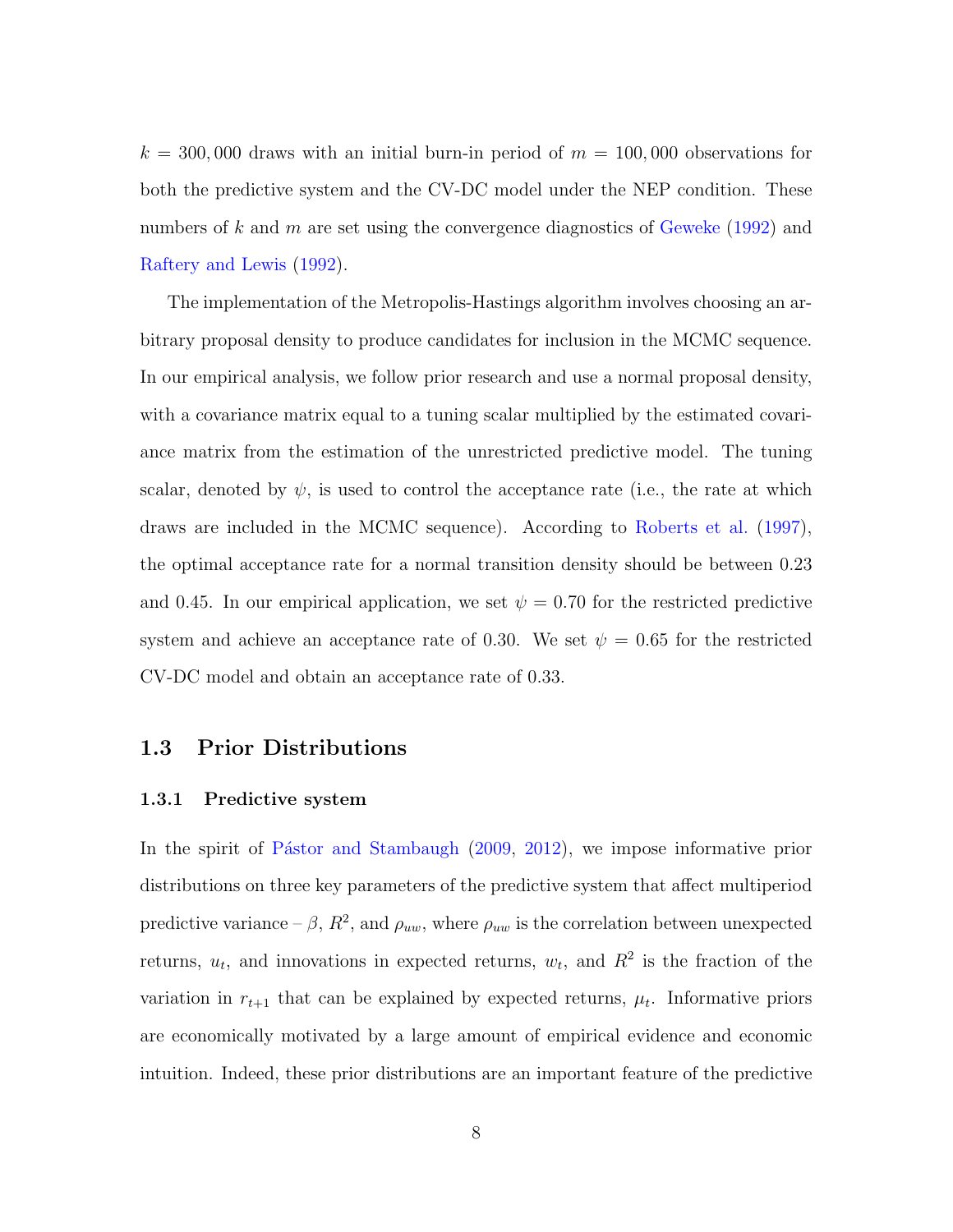system. Furthermore, as stressed by Pástor and Stambaugh, these priors are necessary for model identification. Our priors roughly follow the benchmark priors of Pástor [and Stambaugh](#page-18-6) [\(2012\)](#page-18-6), but we slightly adjust the prior distributions to reflect the different data frequency: we shift the priors for  $R^2$  and  $\rho_{uw}$  to the left and those for  $\beta$ to the right. The shift of prior distributions attempts to capture the fact that stock returns are generally less predictable in monthly frequency than in annual data and the correlation between expected and unexpected returns is likely to be less negative at lower frequency. Figure [A1](#page-10-1) plots the prior distributions of the three key parameter of the predictive system.

Following the method described in Pástor and Stambaugh [\(2009\)](#page-18-3), we use a mildly informative normal distribution prior on  $E_r$ ,  $E_r \sim N(0.058, 0.08^2)$ , centered at the sample mean return with a large prior standard deviation. The prior distribution for  $E_x$  is noninformative,  $E_x \sim N(0, 0.10^2)$ . To set priors for  $\Omega$ , we divide

$$
\Omega = \begin{bmatrix} \sigma_u^2 & \sigma_{uv} & \sigma_{uw} \\ \sigma_{vu} & \sigma_v^2 & \sigma_{vw} \\ \sigma_{wu} & \sigma_{wv} & \sigma_w^2 \end{bmatrix}
$$

into two subsets: the  $(2 \times 2)$  submatrix  $\Omega_{11}$ , where

$$
\Omega_{11} = \begin{bmatrix} \sigma_u^2 & \sigma_{uw} \\ \sigma_{wu} & \sigma_w^2 \end{bmatrix},
$$

and the vector  $\Omega_v = (\sigma_v^2, \sigma_{vu}, \sigma_{vw})$ . The prior on  $\Omega_{11}$  is an inverted Wishart distribu-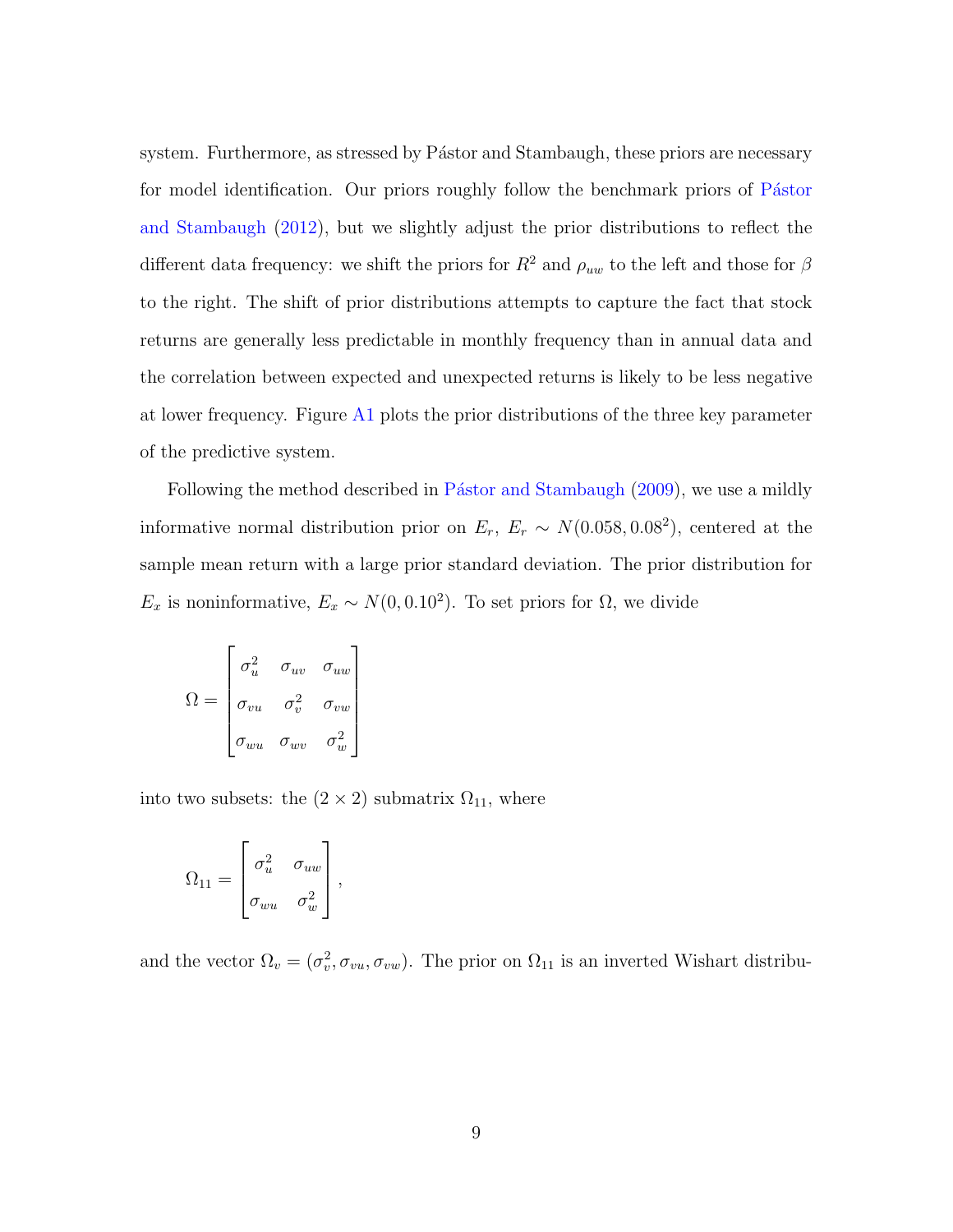tion

$$
\Omega_{11} \sim IW \left( \begin{bmatrix} 0.40^2 & \sigma_{uw} \\ \sigma_{wu} & 0.01^2 \end{bmatrix}, 10 \right),
$$

where  $\sigma_{uw}$  is a hyperparameter with a uniform distribution that produces the priors on  $\rho_{uw}$  plotted in Figure [A1.](#page-10-1) As discussed in Section B5.1 in the Online Appendix of Pástor and Stambaugh [\(2009\)](#page-18-3), the prior of  $\Omega_v$  is determined by the distribution of  $C = [\sigma_{vu}, \sigma_{vw}]\Omega_{11}^{-1}$  and  $\Psi = \sigma_v^2 - C\Omega_{11}^{-1}C'$ . The prior on  $\Psi$  is a normal-inverted Wishart,  $\Psi \sim IW(0.001, 10)$ , and the prior on C is a normal distribution with

$$
vec(C) \sim N\left(\left[\begin{array}{c} -0.033\\ -0.024 \end{array}\right], \left[\begin{array}{cc} 0.00005^{2} & 3 \times 10^{-8}\\ 3 \times 10^{-8} & 0.002^{2} \end{array}\right]\right).
$$

#### 1.3.2 CV-DC model

For the CV-DC model, we adopt the approach described by [Johannes et al.](#page-18-4) [\(2014\)](#page-18-4) in their Internet appendix. We train the priors from 1952 to 1954 by regressing excess market returns on a constant and the dividend yield and running an  $AR(1)$ process for dividend yield, which corresponds to noninformative priors. Based on these regressions, we have all priors except those for b and  $\sigma_{\eta}$  (Equation (13)). We run a rolling window regressions to up to 1954 to have 36 observations of  $\beta_t$ , we then run an AR(1) regression to have prior for b and  $\sigma_{\eta}$ .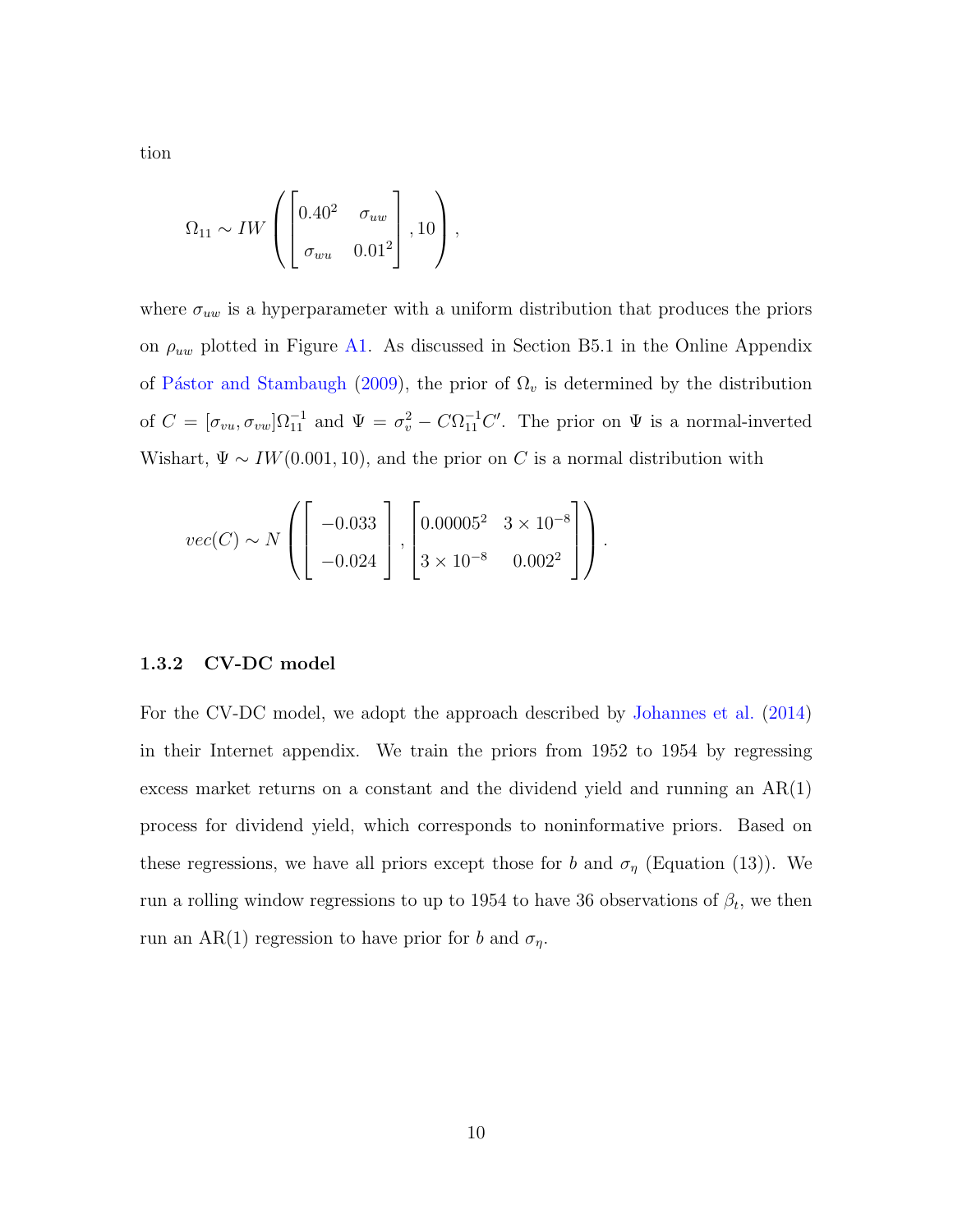<span id="page-10-1"></span>

Figure A1: Prior distributions of parameters

Note: The plots display the prior distributions for the conditional correlation  $\rho_{uw}$ , the true  $R^2$ (fraction of the variation in  $r_{t+1}$  explained by the observed predictor), and the persistence parameter  $\beta$ .

# <span id="page-10-0"></span>2 Interval Method

Understanding the effect of parameter estimates and standard errors on the conditional predictive variance can sharpen our understanding on why the non-negative equity premium restriction reduces conditional volatility in the long run. The conditional predictive variance includes five components (see also Equation (11) in the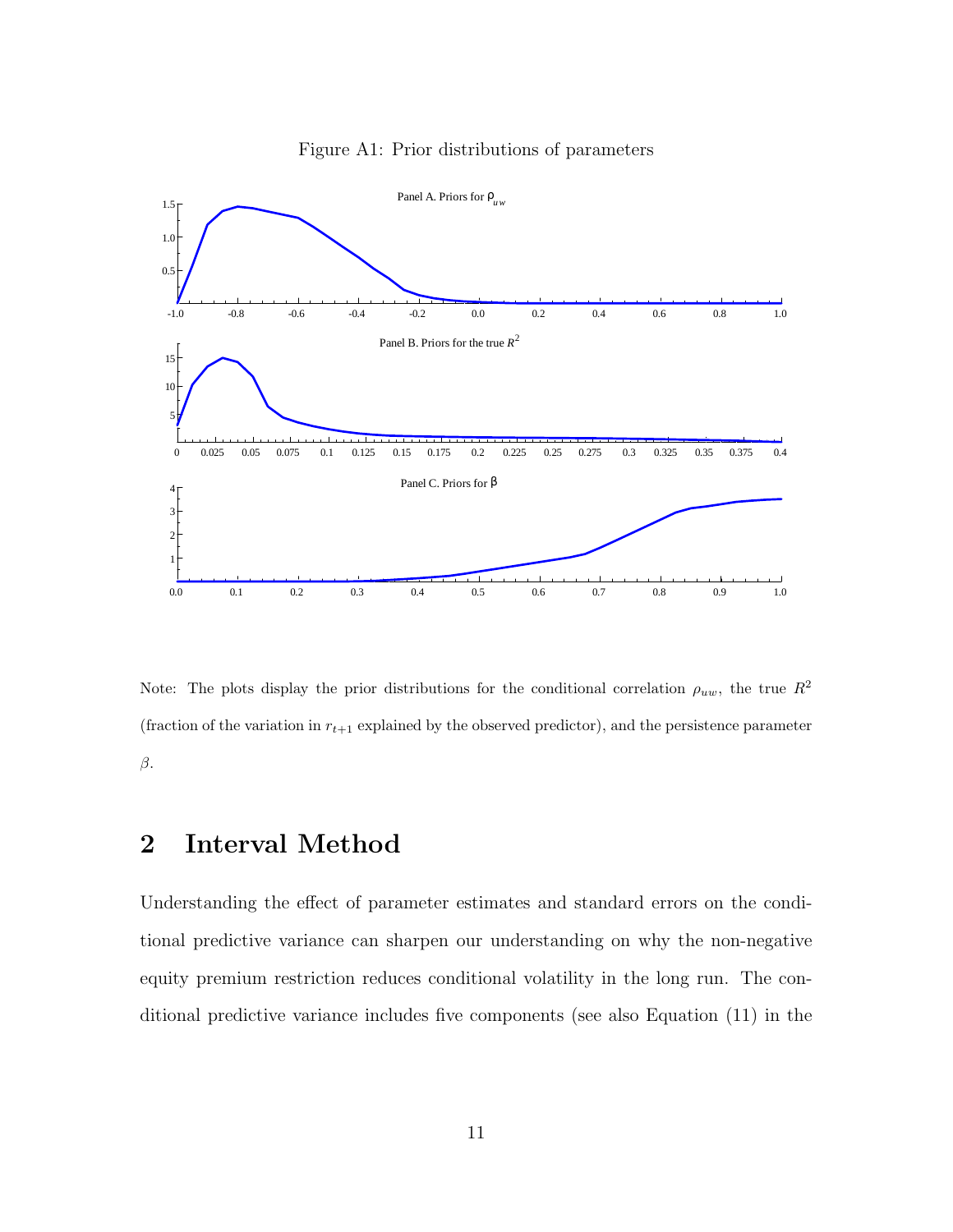paper):

$$
Var(R_{T:T+k}|Z_T) = E(k\sigma_u^2|Z_T) + E(2k\sigma_u^2\bar{d}_{uw}A(k)|Z_T) + E(k\sigma_u^2\bar{d}^2B(k)|Z_T) + E\left(\left(\frac{1-\beta^k}{1-\beta}\right)^2q_T|Z_T\right) + Var\left(kE_r + \frac{1-\beta^k}{1-\beta}(b_T - E_r)|Z_T\right).
$$

The first four components  $E(.)$  capture the effect of parameter estimate on conditional predictive variance. The last term  $Var(.)$  is a variance term that represents the effect of parameter uncertainty on the predictive variance. It is clear from the equation that parameter uncertainty is affected by both the parameter estimates and the standard errors of parameter estimates. These effects are likely to be highly nonlinear and interdependent. Even we can use the delta method to linearize them, there is still some interaction components. Although it is largely impossible to precisely isolate these effects, we investigate this question using an interval method. First, we compute  $Var(.)$ for the unrestricted and restricted predictive systems and denote them by  $Var_{PS}$  and  $Var_{RPS}$ , respectively. Second, we calculate  $Var(.)$  using the parameter estimates from the unrestricted predictive system and the standard errors of parameter estimates from the restricted predictive system. This term, labeled as  $Var1$ , captures the effect of the standard errors difference on parameter uncertainty. Third, we compute  $Var(.)$  using the parameter estimates from the restricted predictive system and the standard errors of parameter estimates from the unrestricted predictive system. We denote this term as  $Var2$ , which captures the effect of parameter estimate difference on parameter uncertainty. Finally, we define the interdependent term as

$$
Var3 = (Var_{PS} - Var_{RPS}) - Var1 - Var2.
$$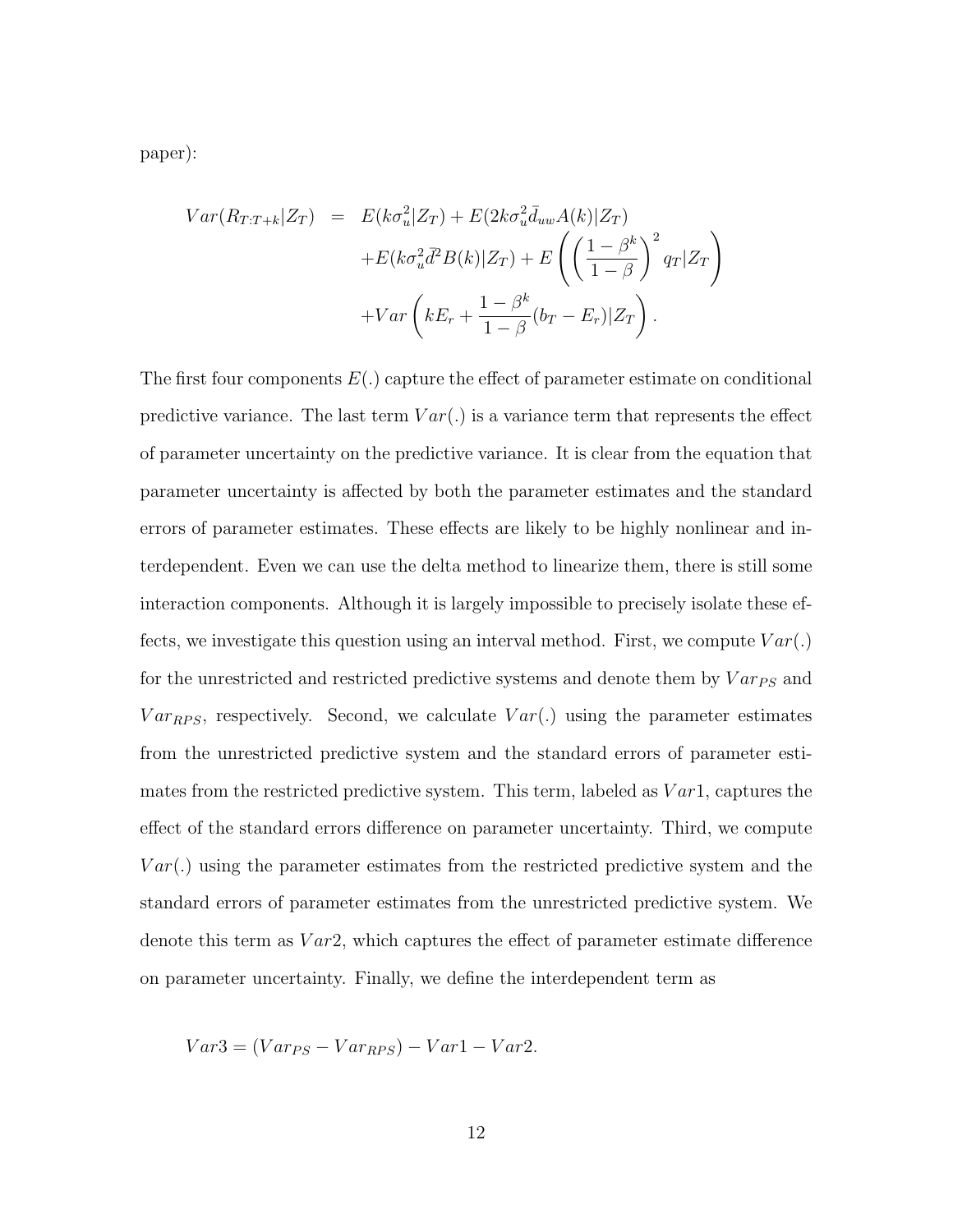Now we can decompose the predictive variance difference between the unrestricted and restricted predictive system  $D_{Var(R_T : T + k|Z_T)}$  into two terms. Let  $D_{E(.)}$  denote the difference of the four expectations terms between the unrestricted and restricted predictive system. We have

$$
D_{Var(R_T, T+k|Z_T)} = D_E(.) + Var1 + Var2 + Var3.
$$

To attribute the difference on the predictive variance to the difference in parameter estimates and the difference in the standard errors of parameter estimates, we calculate two ratios:

$$
\frac{Var1}{D_{Var(R_T: T+k|Z_T)}} \qquad \text{and} \qquad \frac{Var1+Var3}{D_{Var(R_T: T+k|Z_T)}}
$$

These two terms represent the lower and upper bounds of the portion of  $D_{Var(R_T : T + k|Z_T)}$ attributable to the difference in the standard errors of parameter estimates. We find that the effect of  $Var3$  is mild. These two ratios are quite stable for  $k > 5$  years, we can roughly attribute 38-45% (29-35%) of the predictive variance difference to the difference in the standard errors of parameter estimates for the predictive system (the CV-DC model). If we take a first-order derivative of  $Var(R_{T:T+k}|Z_T)$  with respect to various parameters, it is evident that  $\sigma_u^2$  and  $\beta$  are the most crucial parameters that cause divergence between the unrestricted and restricted models, in particular, in the long run.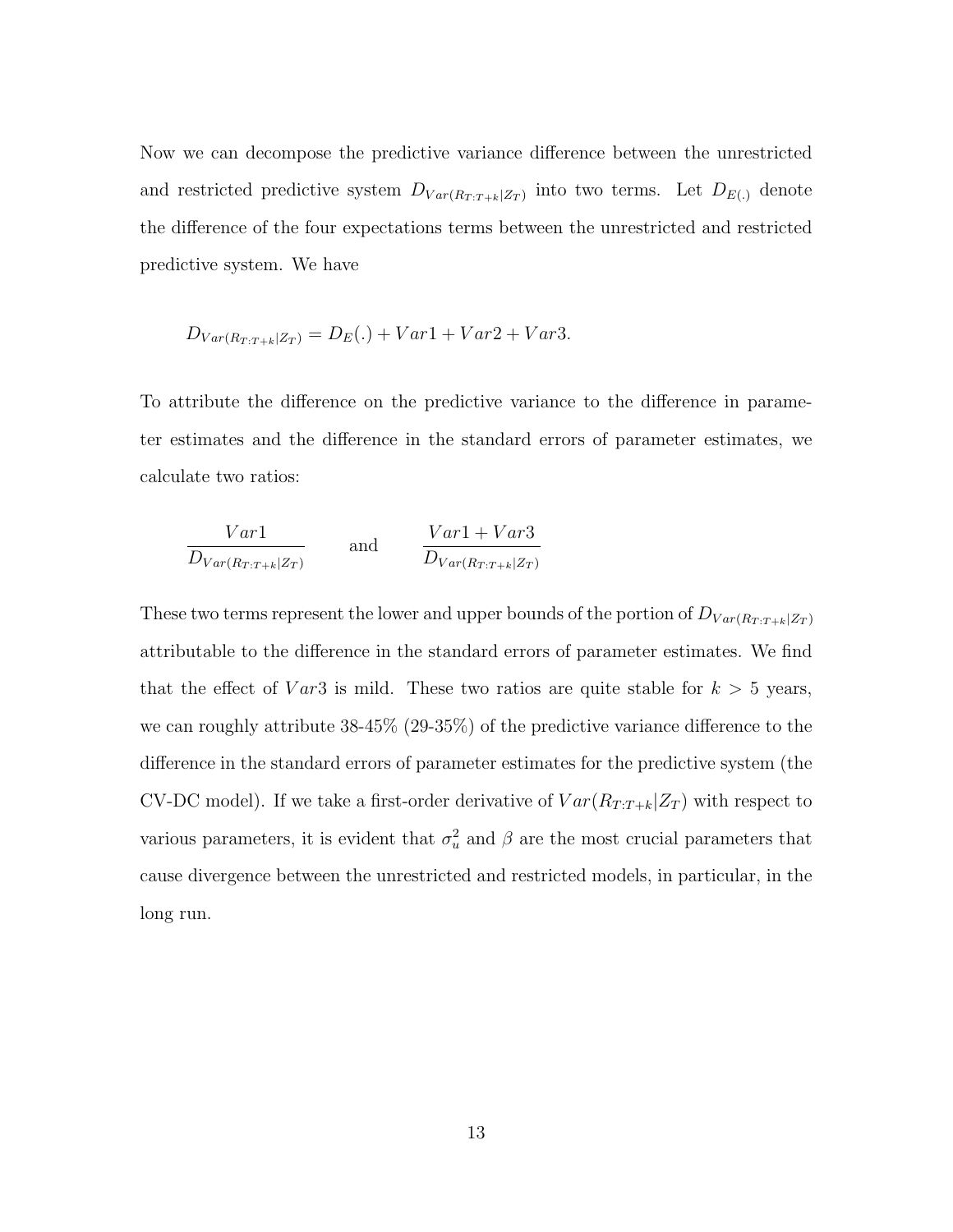# <span id="page-13-0"></span>3 The Long-Run Risks Model

### 3.1 The Model

The long-run risks model views stock price fluctuations as a response to changing expectations of long-run consumption growth and its volatility. This model has four salient features. First, there is a persistent and predictable component of consumption growth. This component can be perceived by economic agents and moves stock prices, even though it is difficult to measure using time-series techniques. Second, the volatility of consumption growth has a persistent component. Third, the stock market is a claim to dividends, which differs from the consumption stream but shares the same persistent component. Fourth, economic agents are equipped with Epstein-Zin-Weil preferences [\(Epstein and Zin,](#page-18-7) [1989;](#page-18-7) [Weil,](#page-19-3) [1989\)](#page-19-3).

[Bansal and Yaron](#page-18-0) [\(2004\)](#page-18-0) describe the dynamics of consumption growth  $(g_{t+1})$  and dividend growth  $(g_{d,t+1})$  as follows:

<span id="page-13-1"></span>
$$
g_{t+1} = \mu + x_t + \sigma_t \eta_{t+1},
$$
  
\n
$$
x_{t+1} = \rho x_t + \varphi_e \sigma_t e_{t+1},
$$
  
\n
$$
\sigma_{t+1}^2 = \bar{\sigma}^2 + \nu_1 (\sigma_t^2 - \bar{\sigma}^2) + \sigma_w w_{t+1},
$$
  
\n
$$
g_{d,t+1} = \mu_d + \phi x_t + \varphi_d \sigma_t u_{t+1},
$$
\n(A.1)

where  $\eta_{t+1}, e_{t+1}, w_{t+1}, u_{t+1} \sim i.i.d.N(0,1)$ . Here,  $x_t$  is the persistently varying component of the expected consumption growth rate. The conditional volatility of consumption,  $\sigma_{t+1}^2$ , is also time-varying and persistent, with an unconditional mean  $\bar{\sigma}^2$ . The variance process can take negative values, but this will occur only at a low probability if the mean is high enough relative to the volatility of variance. The dividend growth rate imperfectly shares the same persistent and predictable component of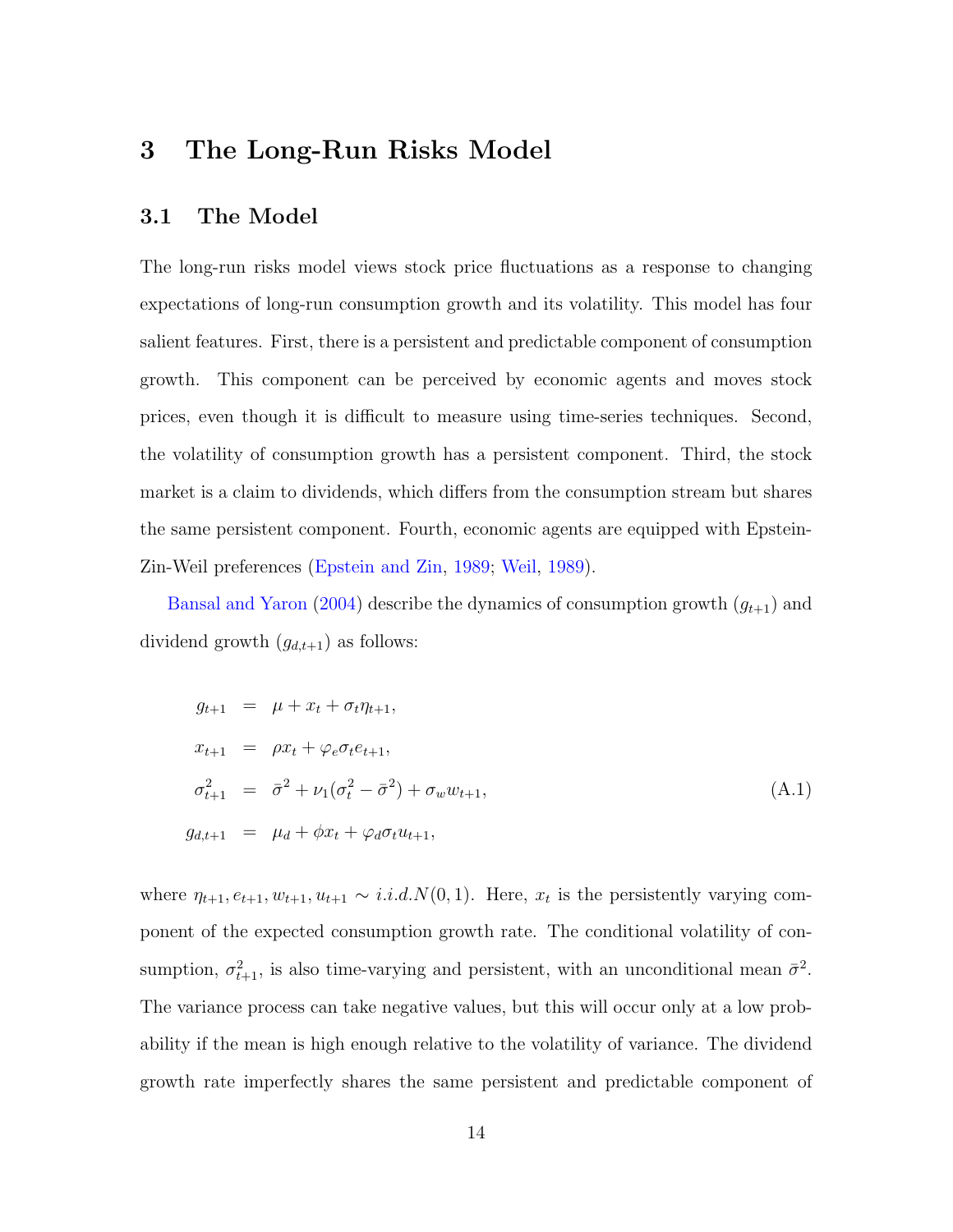consumption growth  $x_t$  scaled by parameter  $\phi$ . In addition, the conditional variance of  $g_{d,t+1}$  is proportional to the conditional variance of consumption growth, with a scaling parameter  $\varphi_d$ .

Economic agents have Epstein-Zin-Weil preferences with a discount factor  $\delta$ , relative risk aversion  $\gamma$ , and elasticity of intertemporal substitution  $\psi$ . In this setting, the log stochastic discount factor for the economy is given by

$$
m_{t+1} = \theta \log \delta - \frac{\theta}{\psi} g_{t+1} + (\theta - 1) r_{a,t+1},
$$
\n(A.2)

where  $r_{a,t+1}$  is the return on aggregate wealth and  $\theta = (1 - \gamma)/(1 - 1/\psi)$ . [Bansal](#page-18-0) [and Yaron](#page-18-0) [\(2004\)](#page-18-0) use an analytical approximation method to solve the model. They show that the equity premium in the presence of time-varying economic uncertainty is

<span id="page-14-0"></span>
$$
E_t(r_{m,t+1} - r_{f,t}) = \beta_{m,e} \lambda_{m,e} \sigma_t^2 + \beta_{m,w} \lambda_{m,w} \sigma_w^2 - \frac{1}{2} Var_t(r_{m,t+1}),
$$
\n(A.3)

where  $\beta_{m,e} = \kappa_{1,m} A_{1,m} \varphi_e$ ,  $\beta_{m,w} = \kappa_{1,m} A_{2,m}$ ,  $\lambda_{m,e} = (1-\theta)\kappa_1 A_1 \varphi_e$ ,  $\lambda_{m,w} = (1-\theta)\kappa_1 A_2$ , and  $Var_t(r_{m,t+1}) = (\beta_{m,e}^2 + \varphi_d^2)\sigma_t^2 + \beta_{m,w}^2 \sigma_w^2$ . The detailed solutions for  $A_1, A_2, A_{1,m}$ , and  $A_{2,m}$  are defined in the Appendix of [Bansal and Yaron](#page-18-0) [\(2004\)](#page-18-0).

## 3.2 Simulation

Our baseline parameter values, which are summarized in Table [A1,](#page-16-0) are consistent with those used in [Bansal and Yaron](#page-18-0) [\(2004\)](#page-18-0) and [Beeler and Campbell](#page-18-8) [\(2012\)](#page-18-8). All parameters are given in monthly terms. The monthly persistence of the predictable component of consumption growth is  $\rho = 0.979$ , implying half-lives between two and three years. We first generate four series of i.i.d. standard normal random variables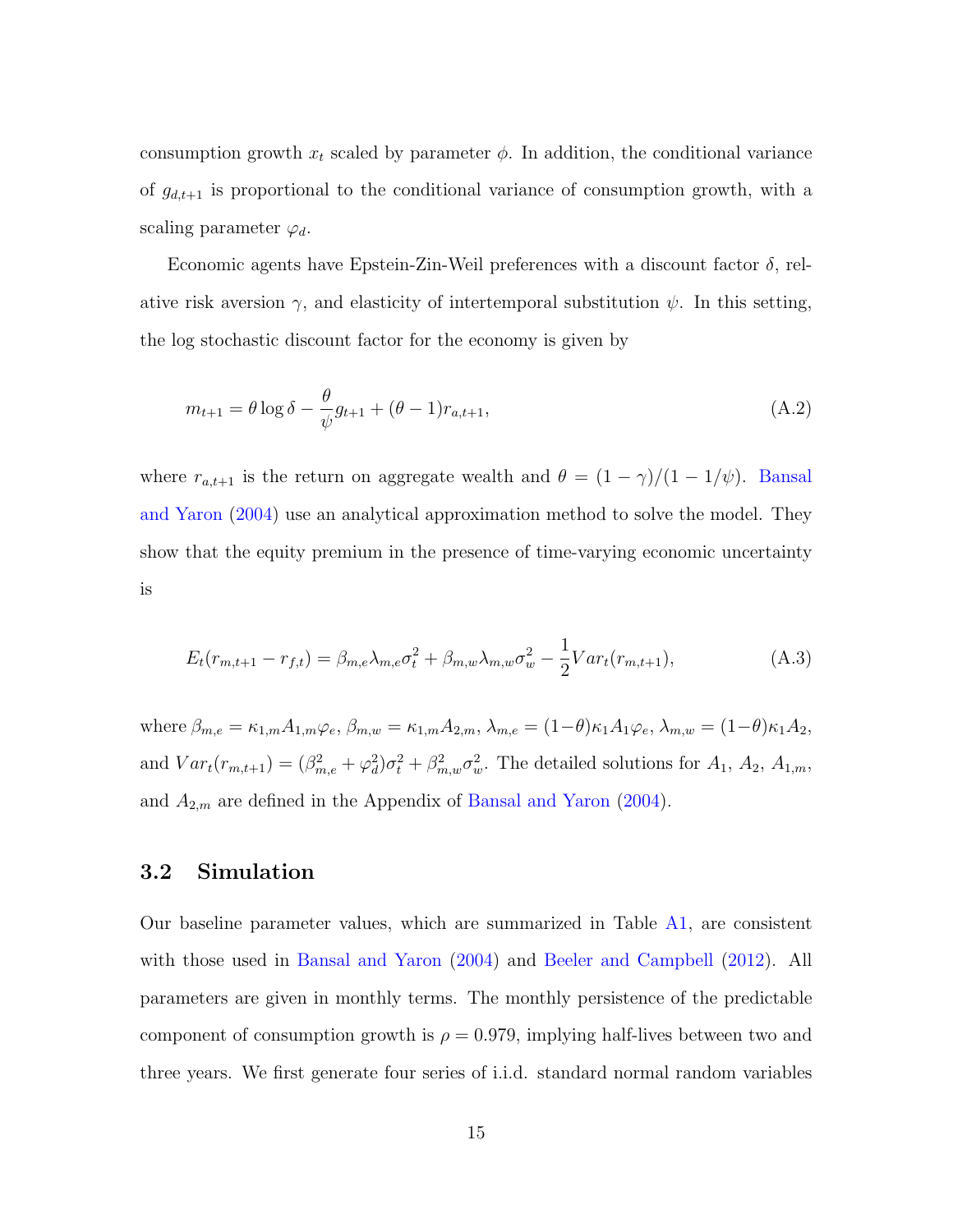and use these series to construct the monthly series of consumption, dividends, and state variables based on Equations  $(A.1)$ . In the simulations, there is a low likelihood that conditional volatility becomes negative. Following [Bansal and Yaron](#page-18-0) [\(2004\)](#page-18-0) and [Beeler and Campbell](#page-18-8) [\(2012\)](#page-18-8), we replace negative realizations of conditional variance with a small positive number.

We simulate 1,000 samples, which are generated independently (conditional on the baseline parameters), each consisting of 751 monthly observations to match the sample size in our empirical analysis. To initialize each simulation, we set state variables to their steady-state values and run each simulation for a "burn-in" period of ten years before using the output. For each simulated sample, we estimate the parameters associated with the unrestricted and restricted predictive system. Table [A2](#page-17-0) reports summary statistics on the key parameters, namely the unconditional equity premium  $E_r$  and the persistence parameter  $\beta$  (Panels A and B). Reported statistics are the mean and standard deviation of the parameter estimates over the simulated samples. We note that the parameter estimates are in the ballpark of the estimates reported for our data (Table 2). The unconditional equity premium increases from 0.66% to 0.78% when the NEP condition is imposed to the model.<sup>[2](#page-15-0)</sup> In contrast, the persistence parameter slightly decreases from 0.91 to 0.88. Regarding the CV-DC model (Panels C and D), parameter estimates are barely affected when we impose the NEP condition.

<span id="page-15-0"></span><sup>&</sup>lt;sup>2</sup>The true (approximate) equity premium given by Equation  $(A.3)$  is equal to 0.62%.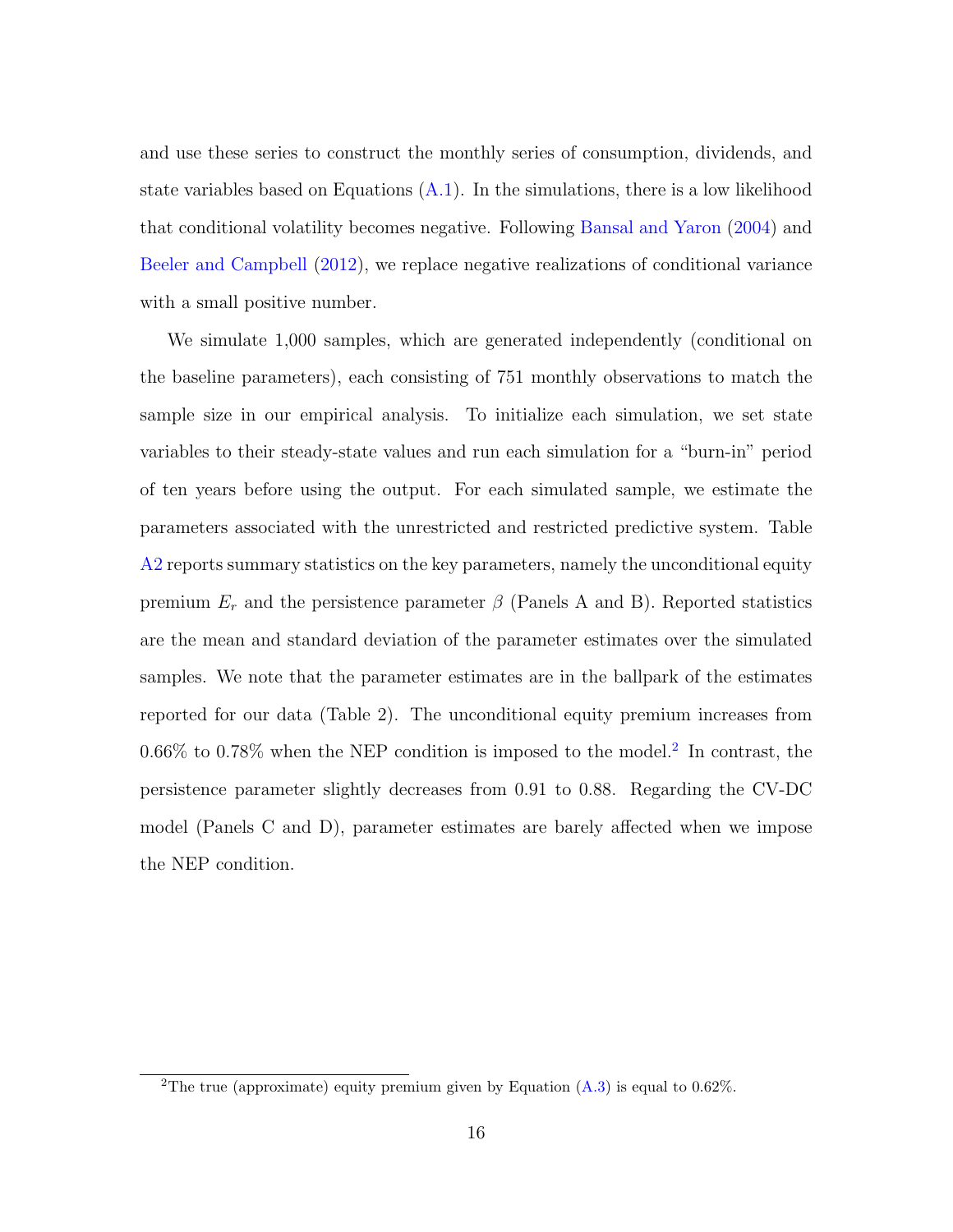| Parameters                               | Symbol         | Value     |
|------------------------------------------|----------------|-----------|
| <b>Endowment Process</b>                 |                |           |
| Mean Consumption Growth                  | $\mu$          | 0.0015    |
| LRR Persistence                          | $\rho$         | 0.9790    |
| LRR Volatility Multiple                  | $\varphi_e$    | 0.0440    |
| Mean Dividend Growth                     | $\mu_d$        | 0.0015    |
| Dividend Leverage                        | $\phi$         | 3.0       |
| Dividend Volatility Multiple             | $\varphi_d$    | 4.5       |
| Baseline Volatility                      | $\bar{\sigma}$ | 0.0078    |
| Volatility of Volatility                 | $\sigma_w$     | 0.0000023 |
| Persistence of Volatility                | $\nu_1$        | 0.987     |
| <b>Preference Parameters</b>             |                |           |
| Time Discount Factor                     | $\delta$       | 0.9980    |
| Risk Aversion                            | $\gamma$       | 8.5       |
| Elasticity of Intertemporal Substitution | $\psi$         | 1.5       |

<span id="page-16-0"></span>Table A1: Long-run Risks Model: Calibrated Parameters

Note: The table displays the calibration of parameters in the long-run risks model for simulating the equity premium. The endowment process for the model is given by the system  $(A.1)$  in the text. All parameters are given in monthly terms. The standard deviation of long-run innovations is equal to the volatility of consumption growth times the long run volatility of multiple (LRR Volatility Multiple), and the standard deviation of dividend growth innovations is equal to the volatility of consumption growth times the volatility multiple for dividend growth (Dividend Volatility Multiple).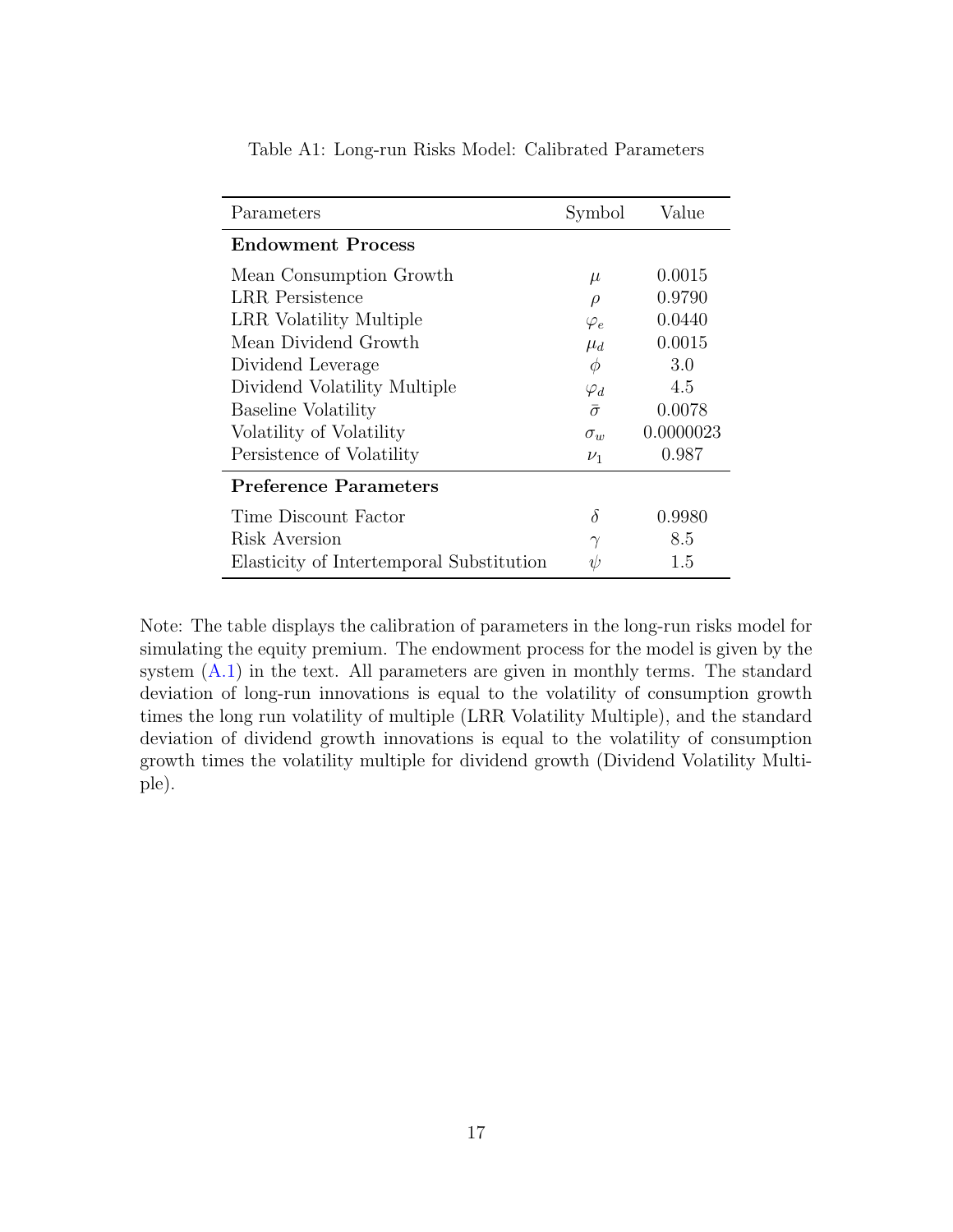| Parameters                              | Mean     | Std dev. |  |
|-----------------------------------------|----------|----------|--|
| Panel A: Unrestricted Predictive System |          |          |  |
| $E_r$                                   | $0.66\%$ | 0.21     |  |
| $\beta$                                 | 0.91     | 0.24     |  |
| Panel B: Restricted Predictive System   |          |          |  |
| $E_r$                                   | $0.78\%$ | 0.15     |  |
| $\beta$                                 | 0.88     | 0.17     |  |
| Panel C: Unrestricted CV-DC Model       |          |          |  |
| $\alpha$                                | $0.62\%$ | 0.46     |  |
| $\beta_0$                               | $0.32\,$ | 0.10     |  |
| $\beta_x$                               | 0.96     | 0.29     |  |
| Panel D: Restricted CV-DC Model         |          |          |  |
| $\alpha$                                | 0.65%    | 0.42     |  |
| $\beta_0$                               | 0.33     | 0.08     |  |
| $\beta_x$                               | 0.90     | 0.22     |  |
|                                         |          |          |  |

<span id="page-17-0"></span>Table A2: Parameter Estimates of Predictive Models under the Long-run Risks Model

Note: This table presents the results of a Monte Carlo experiment, designed as follows. First, we use the long-run risks model as the true model to generate a non-negative equity premium: 1,000 samples of returns are generated from this model. Next, we estimate the unrestricted and restricted predictive models using the simulated series. Panels A and B report the parameter estimates for the unrestricted and restricted predictive systems, respectively: the unconditional equity premium parameter  $(E_r)$ and the persistence parameter  $(\beta)$ . Panels C and D report the parameter estimates for the unrestricted and restricted CV-DC models, respectively: the intercept  $(\alpha)$ , the sensitivity to dividends ( $\beta_0$ ), and the dividend persistence parameter ( $\beta_x$ ). For each parameter, we report the mean and the standard deviation over the simulated samples.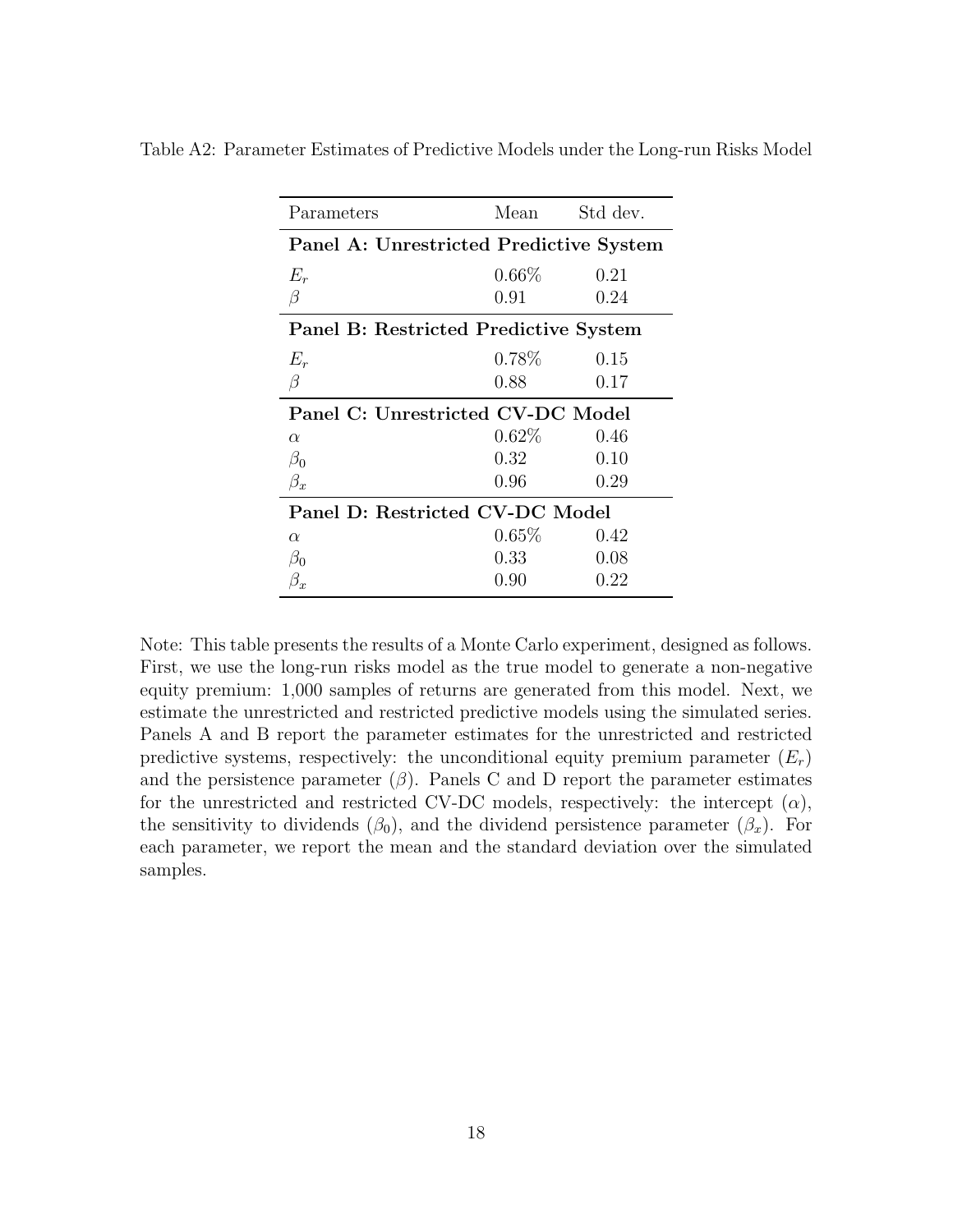# References

- <span id="page-18-0"></span>Bansal, R., Yaron, A., 2004. Risks for the long run. Journal of Finance 59, 1481–1509.
- <span id="page-18-8"></span>Beeler, J., Campbell, J., 2012. The long-run risks model and aggregate asset prices: An empirical assessment. Critical Finance Review 2012, 141–182.
- <span id="page-18-1"></span>Carter, C., Kohn, R., 1994. On Gibbs sampling for state space models. Biometrika 81, 541–553.
- <span id="page-18-7"></span>Epstein, L., Zin, S., 1989. Substitution, risk aversion, and the temporal behavior of consumption and asset returns: A theoretical framework. Econometrica 57, 937– 968.
- <span id="page-18-5"></span>Geweke, J., 1992. Evaluating the accuracy of sampling-based approaches to the calculation of posterior moments. In: Bernardo, J., Berger, J., Dawid, A., Smith, A. (Eds.), Bayesian Statistics. Vol. 4. Oxford University Press, pp. 169–193.
- <span id="page-18-4"></span>Johannes, M., Korteweg, A., Polson, N., 2014. Sequential learning, predictability, and optimal portfolio returns. Journal of Finance 69, 611–644.
- <span id="page-18-2"></span>Kim, C.-J., Nelson, C., 1999. State-Space Models with Regime Switching. MIT Press, Cambridge, Massachusetts.
- <span id="page-18-3"></span>Pástor, L., Stambaugh, R., 2009. Predictive systems: Living with imperfect predictors. Journal of Finance 64, 1583–1627.
- <span id="page-18-6"></span>Pástor, L., Stambaugh, R., 2012. Are stocks really less volatile in the long run? Journal of Finance 67, 431–477.